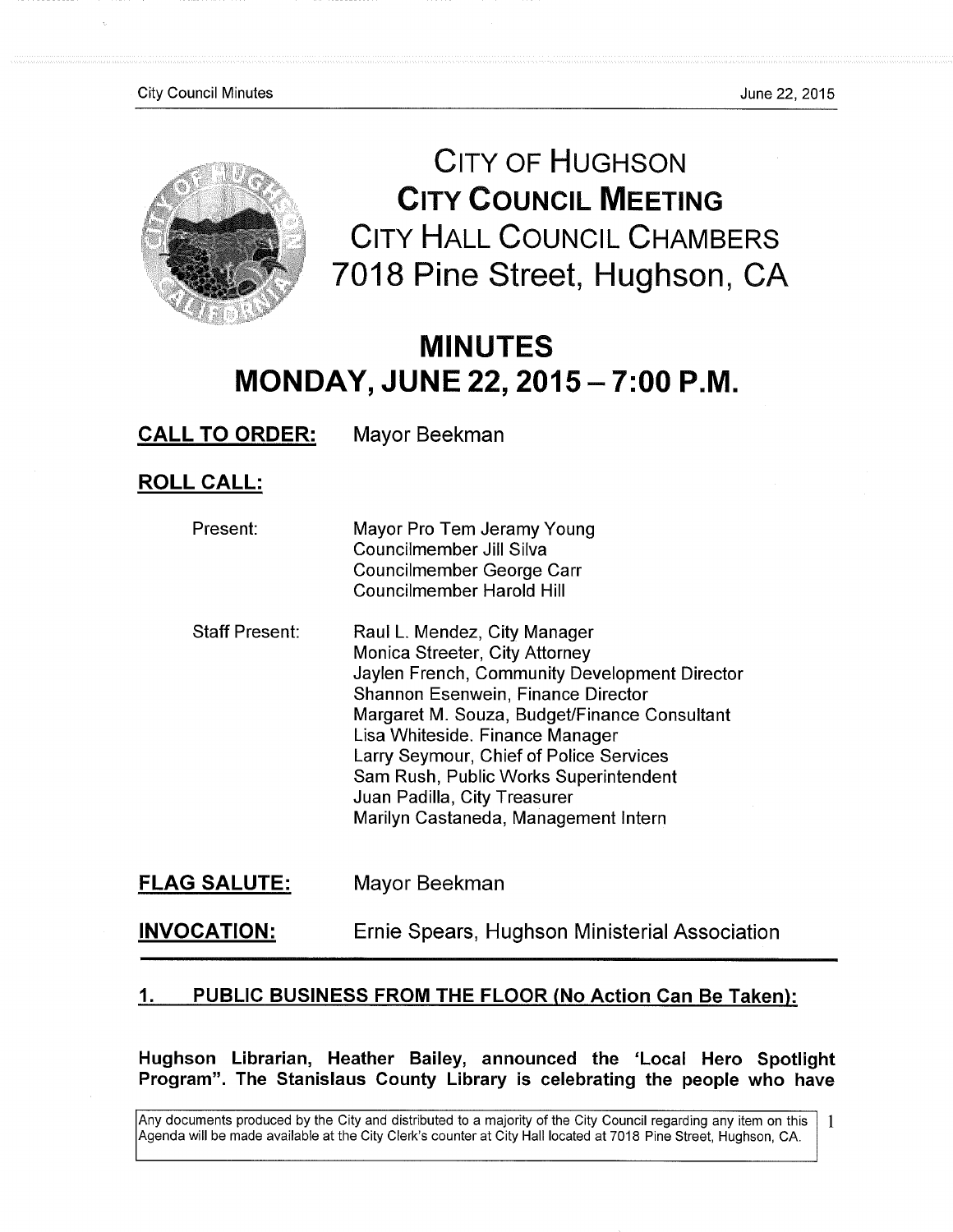**made a difference in the community. Each week starting May 19 - August 4, 2015, they will highlight** a **different local hero on the library website.** 

### **2. PRESENTATIONS:**

**No Presentations** 

### **3. CONSENT CALENDAR:**

**All items listed on the Consent Calendar are to be acted upon by a single action of the City Council unless otherwise requested by an Individual Councilmember for special consideration. Otherwise, the recommendation of staff will be accepted and acted upon by roll call vote.** 

- **3.1:** Approve the Minutes of the Regular Meeting of June 8, 2015.
- **3.2:** Approve the Warrants Register.
- **3.3:** Review and Approve the City of Hughson Treasurer's Report: Investment Portfolio Report for April 2015.
- **3.4:** Approve the use of Community Enhancement Funds for the purchase of automated external defibrillators for City facilities.
- **3.5:** Approve City of Hughson 2015/2016 Investment Policy.

**Mayor Beekman pulled Consent item 3.3** 

**BEEKMAN/CARR 5-0 motion passes to approve the Consent items 3.1, 3.2, 3.4.** 

**Mayor Pro Tem Young thanked staff for all their hard work on item 3.3. Mayor Beekman directed staff develop a strategy for the City's Investment Portfolio that looks at drawing down debt rather than reinvesting as Certificates of Deposits mature.** 

**BEEKMAN/CARR 5-0 motion passes to approve the Consent Calendar item 3.3.** 

### **4. UNFINISHED BUSINESS: None.**

## **AJOURN TO THE CITY OF HUGHSON SUCESSOR AGENCY TO THE HUGHSON REDEVELOPMENT AGENCY MEEETING - 7:08 P.M.**

**RECONVENE TO THE CITY OF HUGHSON CITY COUNCIL MEETING. - 7:12 P.M** 

Any documents produced by the City and distributed to a majority of the City Council regarding any item on this 2 Agenda will be made available at the City Clerl<'s counter at City Hall located at 7018 Pine Street, Hughson, CA.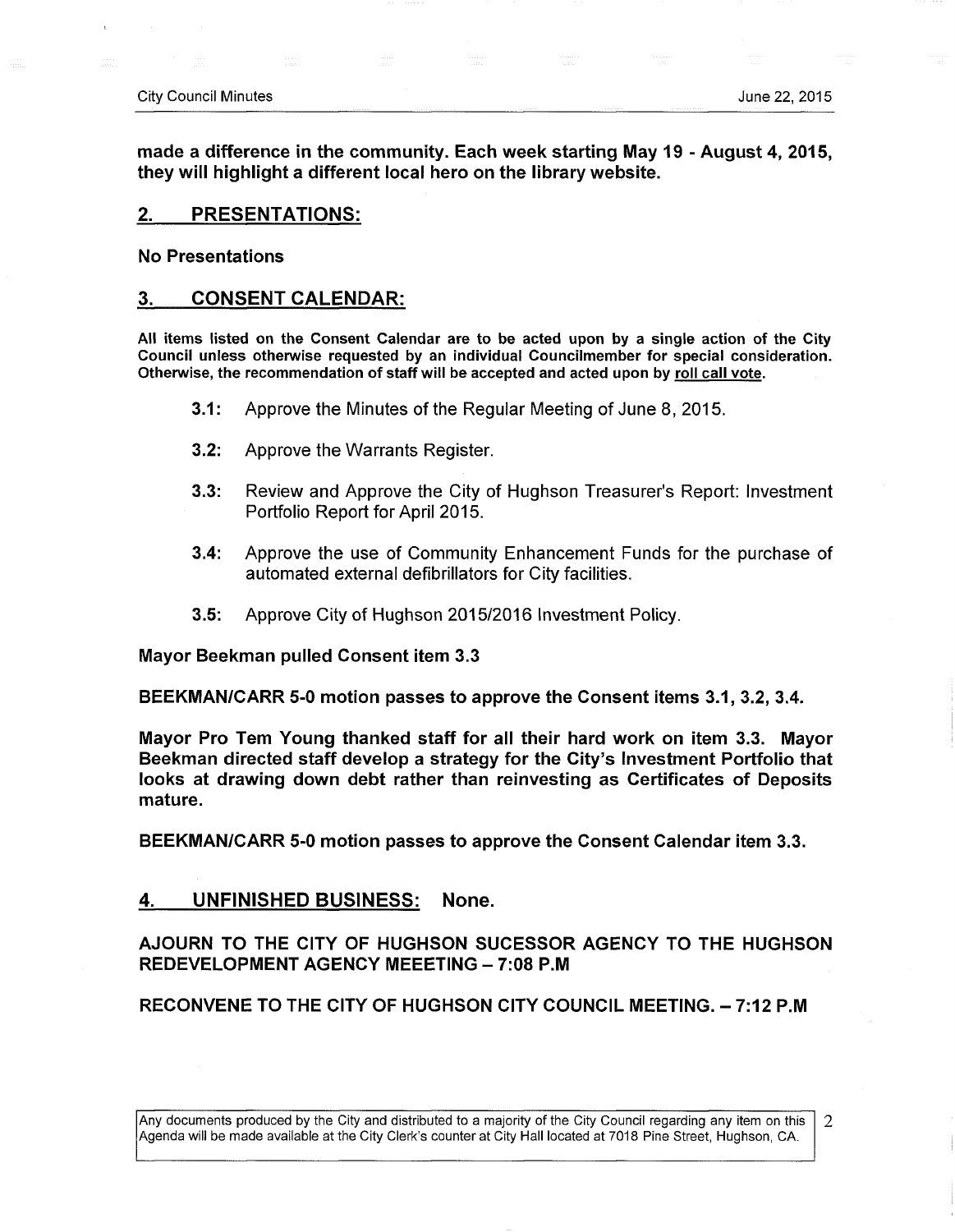#### **5. PUBLIC HEARING TO CONSIDER THE FOLLOWING: None.**

#### **6. NEW BUSINESS:**

**6.1:** Adopt Resolution No. 2015-19. declaring the City Council's intent to levy and collect assessments for Fiscal Year 2015-2016 for the City of Hughson Landscape and Lighting Districts (LLD) and Benefit Assessment Districts (BAD) and to set the Public Hearing for the July 13, 2014 City Council meeting

**Director French Presented the staff report on this item, accompanied with Garner Reynolds Municipal Services Director from the City of Turlock.** 

**Mayor Beekman opened Public Hearing at 7:45 P.M. There were no public comments. The Public Hearing was closed at 7:46 P.M.** 

**Mayor Beekman and Mayor Pro Tem Young requested additional information regarding the methodology used in the engineer's reports, the fiscal condition of assessment districts and the plan for repayment of those with negative balances, and the strategy for planned capital improvements. City staff indicated they would gather the additional information requested and provide it during the scheduled public hearing.** 

**SILVA/YOUNG 5-0 motion to adopt Resolution No. 2015-19. declaring the City Council's intent to levy and collect assessments for Fiscal Year 2015-2016 for the City of Hughson Landscape and Lighting Districts (LLD) and Benefit Assessment Districts (BAD) and to set the Public Hearing for the July 13, 2015 City Council meeting.** 

**6.2:** Adopt Resolution No. 2015-20. Adopting Tax-Advantaged Bonds Post-Issuance Compliance Procedures

**Mayor Beekman opened Public Hearing at 7:52 P.M. There were no public comments. The Public Hearing was closed at 7:53 P.M.** 

**Doug Anderson from Urban Futures presented the item to the City Council.** 

**YOUNG/SILVA 5-0 motion to Adopt Resolution No. 2015-20. Adopting Tax-Advantaged Bonds Post-Issuance Compliance Procedures.** 

### **7. CORRESPONDENCE: NONE.**

Any documents produced by the City and distributed to a majority of the City Council regarding any item on this 3 Agenda will be made available at the City Clerk's counter at City Hall located at 7018 Pine Street, Hughson, CA.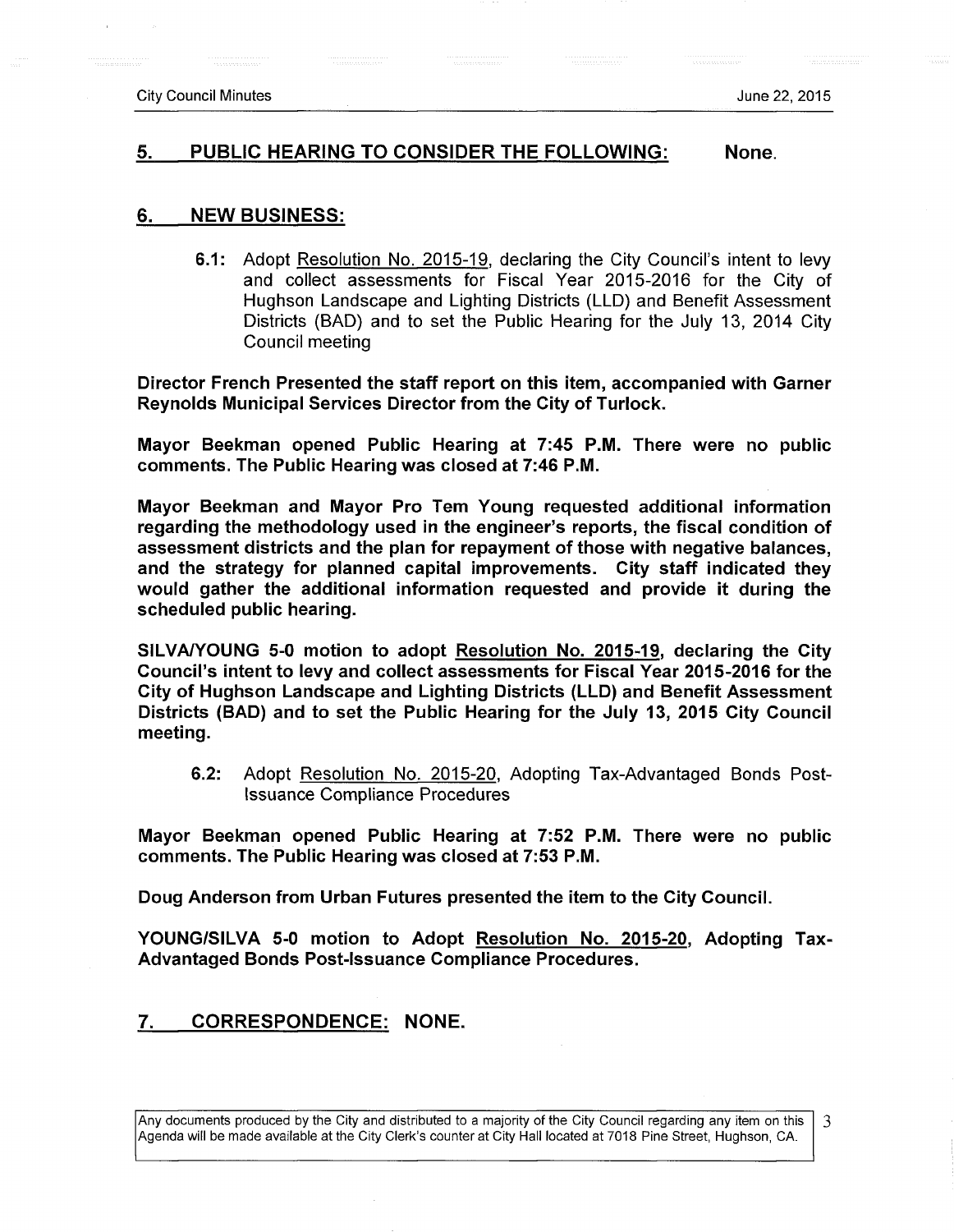#### **8. COMMENTS:**

**8.1:** Staff Reports and Comments: (Information Only – No Action)

**City Manager: City Manager Mendez provided an**  update on the success of the **Hughson's Concert Series as well as the Hughson Fire Protection District's Centennial Celebration. City Manager Mendez gave a special thanks to the Hughson Fire District and Board Member Jeff Serpa, who was in attendance on their behalf, for their dedication to Hughson. He also shared with the City Council and public that the Hughson Farmers' Market was this upcoming Thursday, National Night Out is August 4th, and Hughson Fruit and Nut Festival is September 19 - 20, as well as his**  attendance on June 22<sup>nd</sup> at the **Dedication Ceremony with the naming of Keith Crabtree with a short plaque dedication. Lastly, he noted that the City will be transitioning to Gilton Solid Waste Management later in the month and that they will be present at the Farmers' Market to do additional education and outreach on the services to be provided.** 

#### **City Clerk:**

**Community Development Director: Community Development** 

**Director French shared that the painting on the fire house grounds was nearly complete with some additional touch up expected in the upcoming weeks. Community Development French also shared his appreciation to the Hughson Fire District Board for the partnership that was well received at the Hughson Fire Centennial Celebration.** 

Any documents produced by the City and distributed to a majority of the City Council regarding any item on this  $\overline{4}$ Agenda will be made available at the City Clerk's counter at City Hall located at 7018 Pine Street, Hughson, CA.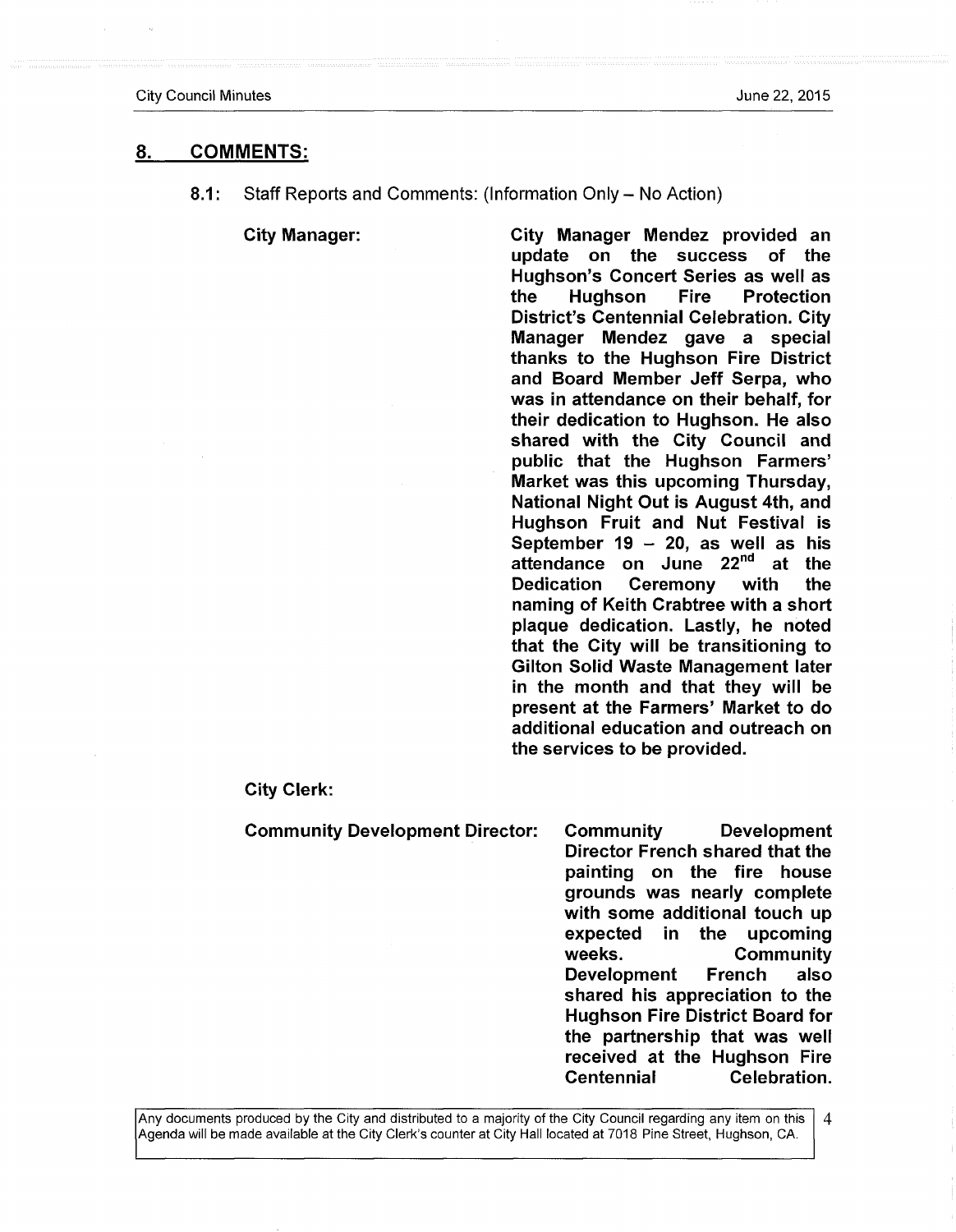**Director French provided an update on tfie new elements for future Farmers' Markets.Also, Dollar General is expected to close escrow this month and will start pulling permits shortly after. Tully Road project is still working out the agreements between BNSF but progressing well.** 

**Director of Finance:** 

**Police Services: Chief Larry Seymour provided the City Council with the Crime Statistic Report from 06/7/2015 - 06/20/2015.** 

#### **City Attorney:**

**8.2:** Council Comments: (Information Only - No Action)

**Council member Hill updated the Council on his attendance at the 2+2 meeting, Hughson Concert Series, the Hughson Fire Protection Districts Centennial, and the Dedication Ceremony for the naming of Keith Crabtree Fields at Starn Park.** 

**IVIayor Pro Tem Young updated Council on his attendance at the League of California Cities, also the Division meeting in Modesto about the budget and policy issues.** 

**Council member Silva congratulated the Hughson Fire Protection District for such a great accomplishment.** 

**Council member Carr attended the recent Sierra Vista Board Meeting, as well as commended the Fire Department for their dedication to Hughson. Council member Carr thanked Sam Rush and staff for their hard work and efforts during the Centennial Celebration.** 

#### **8.3:** Mayor's Comments: (Information Only - No Action)

**Mayor Beekman updated the Council on his attendance at the Dedication Ceremony for the naming of Keith Crabtree Fields at Starn Park which included a plaque presentation. Mayor Beekman also shared with City Council how great it was to see all different levels of government working together at the Hughson Fire Protection District's Centennial Celebration.** 

Any documents produced by the City and distributed to a majority of the City Council regarding any item on this 5 Agenda will be made available at the City Clerk's counter at City Hall located at 7018 Pine Street, Hughson, CA.